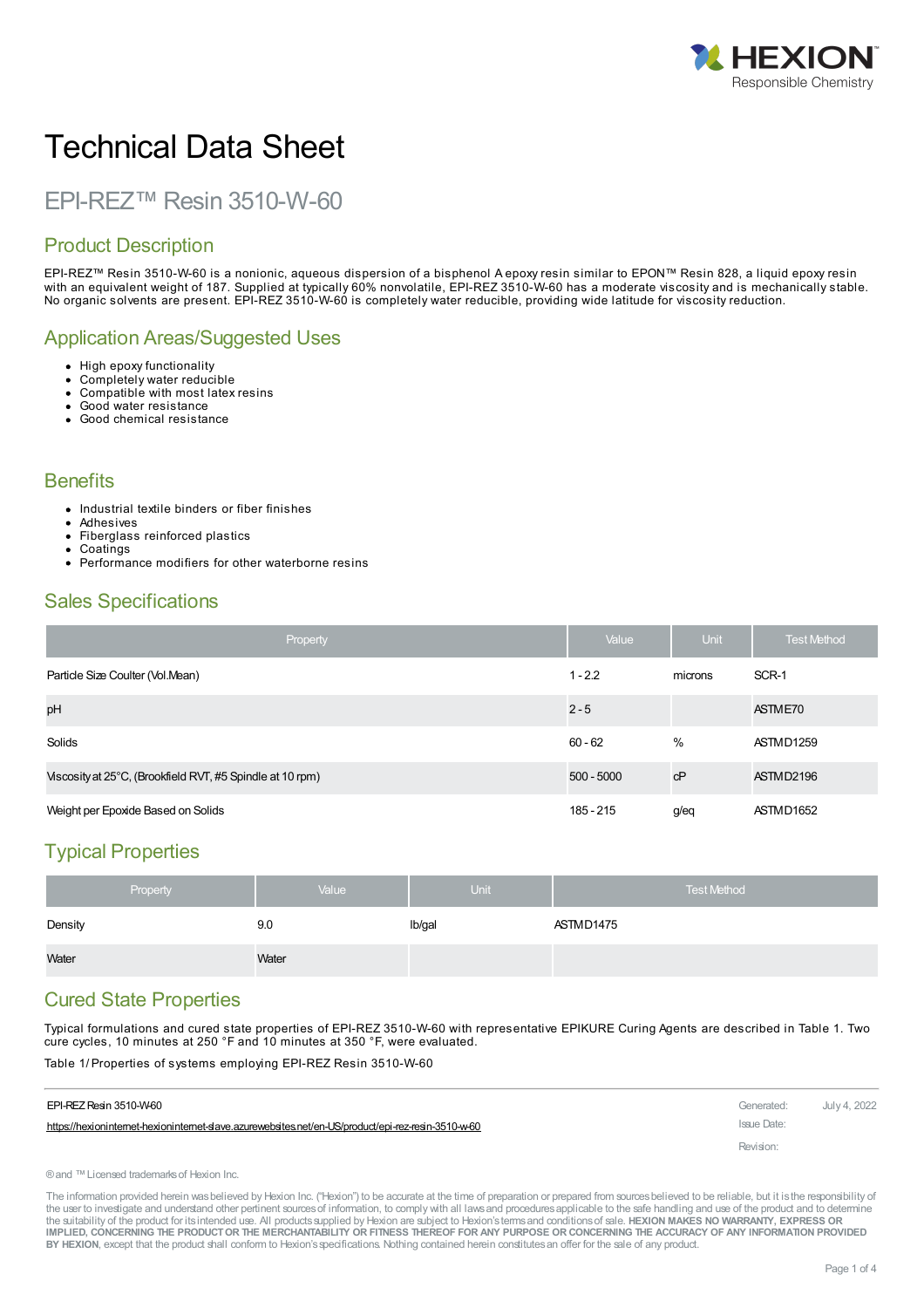| Composition                                                                                                                  |                        | $\underline{\mathsf{A}}$  | $\underline{\mathsf{B}}$ | $\underline{\texttt{C}}$ | $\underline{\mathsf{D}}$ | $\mathsf{E}% _{T}=\mathsf{E}_{T}\left( \mathsf{E}_{T_{0}}\right) ,$ | $\mathsf{E}% _{T}=\mathsf{E}_{T}\left( \mathsf{E}_{T}\right)$ | $\underline{\mathsf{G}}$ |
|------------------------------------------------------------------------------------------------------------------------------|------------------------|---------------------------|--------------------------|--------------------------|--------------------------|---------------------------------------------------------------------|---------------------------------------------------------------|--------------------------|
| EPI-REZ Resin 3510-W-60                                                                                                      | pbw                    | 100                       | 100                      | 100                      | 100                      | 100                                                                 | 100                                                           | 100                      |
| EPIKURE™ Curing Agent 3295                                                                                                   | pbw                    | 13.8                      |                          |                          |                          |                                                                     |                                                               |                          |
| EPIKURE Curing Agent 3046                                                                                                    | pbw                    |                           | 27.7                     |                          |                          |                                                                     |                                                               |                          |
| EPIKURE Curing Agent 3072                                                                                                    | pbw                    |                           |                          | 20.0                     |                          |                                                                     |                                                               |                          |
| EPIKURE Curing Agent 3125                                                                                                    | pbw                    |                           |                          |                          | 39.1                     |                                                                     |                                                               |                          |
| EPIKURE Curing Agent 3140                                                                                                    | pbw                    |                           |                          |                          |                          | 25.5                                                                |                                                               |                          |
| EPIKURE Curing Agent 8535-W-50                                                                                               | pbw                    |                           |                          |                          |                          |                                                                     | 62.8                                                          |                          |
| 2-Methylimidazole                                                                                                            | pbw                    |                           |                          |                          |                          |                                                                     |                                                               | $3.0\,$                  |
|                                                                                                                              |                        |                           |                          |                          |                          |                                                                     |                                                               |                          |
| Stroke gel <sup>1</sup>                                                                                                      |                        |                           |                          |                          |                          |                                                                     |                                                               |                          |
| Initial                                                                                                                      | seconds                | 21                        | 44                       | 34                       | 17                       | 26                                                                  | 24                                                            | 20                       |
| 4 hrs.                                                                                                                       | seconds                | $21$                      | 28                       | $18$                     | ~10                      | 19                                                                  | gel                                                           | $17\,$                   |
| 24 hrs.                                                                                                                      | seconds                | $<10$                     | $<10$                    | $<10$                    | 10                       | ~10                                                                 | $---$                                                         | 13                       |
|                                                                                                                              |                        |                           |                          |                          |                          |                                                                     |                                                               |                          |
| Brookfieldviscosity <sup>2</sup>                                                                                             |                        |                           |                          |                          |                          |                                                                     |                                                               |                          |
| Initial                                                                                                                      | cP                     | 80                        | 1,400                    | 800                      | 26,000                   | 14,400                                                              | 9,200                                                         | ${\bf 80}$               |
| 4 hrs.                                                                                                                       | cP                     | ${\bf 80}$                | 320                      | $80\,$                   | 6,600                    | 7,600                                                               | (gel in                                                       | 80                       |
| 24 hrs.                                                                                                                      | $\mathsf{c}\mathsf{P}$ | 80                        | 50                       | ${\bf 80}$               | gel                      | ${\bf 80}$                                                          | 2 hrs)                                                        | 1,600                    |
|                                                                                                                              |                        |                           |                          |                          |                          |                                                                     |                                                               |                          |
| Film properties <sup>3</sup>                                                                                                 |                        |                           |                          |                          |                          |                                                                     |                                                               |                          |
| Pencil hardness                                                                                                              |                        |                           |                          |                          |                          |                                                                     |                                                               |                          |
| 10 min. at 250 °F cure                                                                                                       |                        | $\boldsymbol{\mathsf{H}}$ | ${\sf HB}$               | $\mathsf F$              | $\sf B$                  | ${\sf HB}$                                                          | HB                                                            | 2H                       |
| 10 min. at 350 °F cure                                                                                                       |                        | $\boldsymbol{\mathsf{H}}$ | F                        | $\mathsf F$              | ${\sf HB}$               | ${\sf HB}$                                                          | $\boldsymbol{\mathsf{H}}$                                     | 2H                       |
| EPI-REZ Resin 3510-W-60<br>https://hexionintemet-hexionintemet-slave.azurewebsites.net/en-US/product/epi-rez-resin-3510-w-60 |                        |                           |                          |                          |                          |                                                                     | Generated:<br><b>Issue Date:</b><br>Revision:                 | July 4, 2022             |

®and ™Licensed trademarksof Hexion Inc.

The information provided herein was believed by Hexion Inc. ("Hexion") to be accurate at the time of preparation or prepared from sources believed to be reliable, but it is the responsibility of<br>the user to investigate and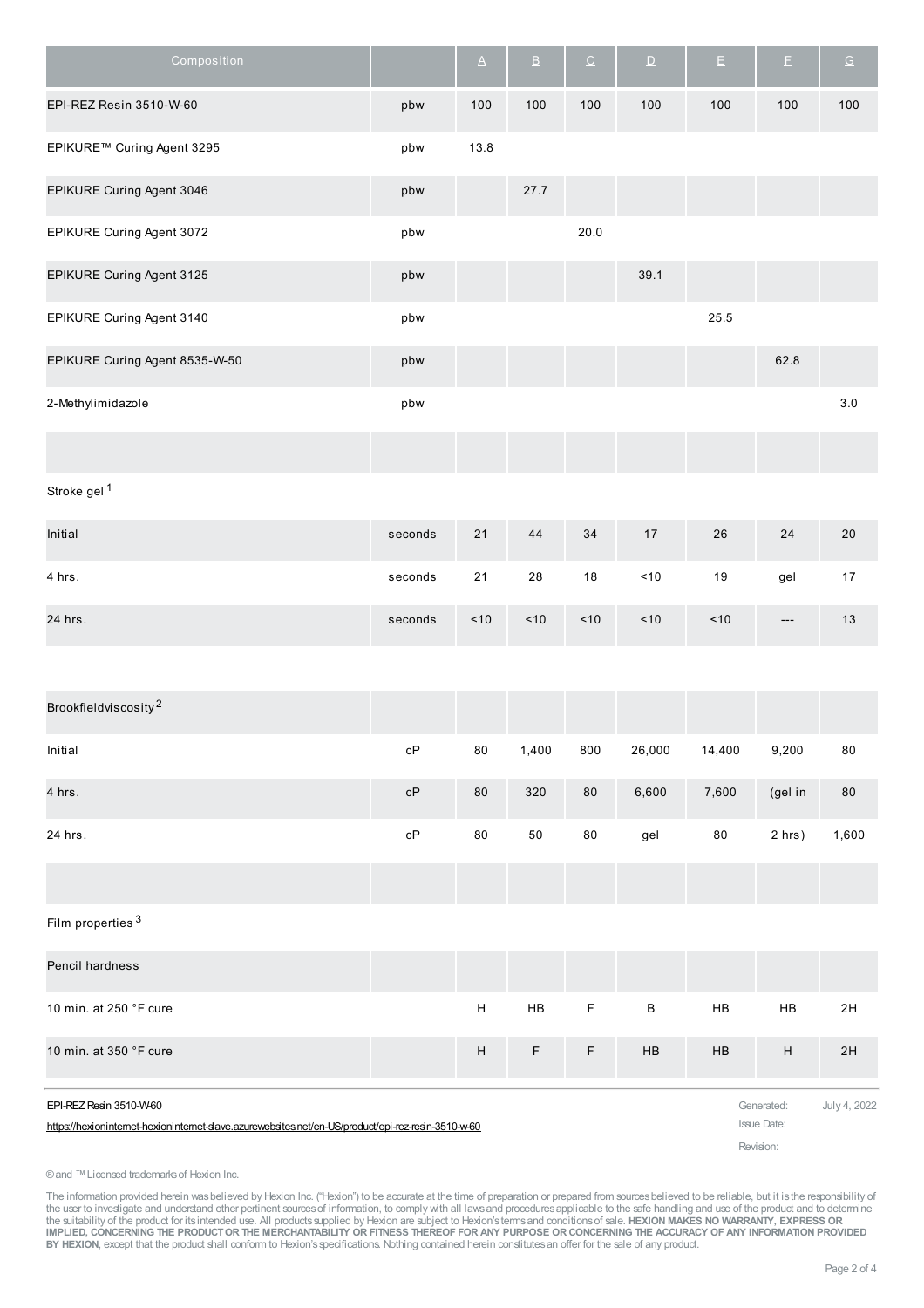| Composition              | $\Delta$ | $\underline{\mathsf{B}}$ | $\underline{\texttt{C}}$ | $\underline{\mathsf{D}}$ | $\mathsf{E}$ | $\mathbb E$ | $\underline{\mathsf{G}}$ |
|--------------------------|----------|--------------------------|--------------------------|--------------------------|--------------|-------------|--------------------------|
| Reverse impact, in.•lbs. |          |                          |                          |                          |              |             |                          |
| 10 min. at 250 °F cure   | >160     | 100                      | >160                     | >160                     | >160         | 120         | $20$                     |
| 10 min. at 350 °F cure   | >160     | >160                     | >160                     | >160                     | >160         | >160        | $20$                     |
| MEK double rubs          |          |                          |                          |                          |              |             |                          |
| 10 min. at 250 °F cure   | >100     | 80                       | 74                       | >100                     | 67           | 56          | >100                     |
| 10 min. at 350 °F cure   | >100     | >100                     | >100                     | >100                     | >100         | 90          | >100                     |

| Tg, $^{\circ}$ C, by DMA $^4$   |    |    |    |    |                   |       |       |
|---------------------------------|----|----|----|----|-------------------|-------|-------|
| 10 min. at 350 $\degree$ F cure | 79 | 89 | 77 | 69 | $\qquad \qquad -$ | $---$ | 134   |
| 60 min. at 350 °F cure          | 96 | 86 | 88 | 85 | $---$             | $---$ | $---$ |

1 Stroke gel at 340 °F, tested on 1-2 grams of formulation.

2 Brookfield viscosity measured at 10 rpm, #5 Spindle, 25 °C.

 $3$  Pencil hardness, reverse impact, MEK double rubs measured on steel Q panelsFilm thickness of one mil.

4 Tg measured on thin films (fiberglass cloth reinforced) using Dupont 982 Dynamic Mechanical Analyzer in the horizontal mode with heating rate of 5 °C per minute.

#### General Information

EPI-REZ 3510-W-60 offers a solvent-free approach to the formulation of film adhesives, fiberglass reinforced plastics, coatings and electrical dip coatings and varnishes. It can also be incorporated into formulations which are traditionally water-based and which require good strength and outstanding chemical or water resistance. Examples of such applications are industrial fiber finishes, binders or stiffeners.

EPI-REZ 3510-W-60 can be cured with many of the same curing agents that are used with liquid or solution epoxy resins. Curing agents most conveniently employed are those which are water soluble or dispersible and which are stable in an aqueous medium. Examples of such curing agents include dicyandiamide, substituted imidazoles, aliphatic and aromatic amines and various EPIKURE™ Curing Agents.

Latex resins which benefit most from EPI-REZ 3510-W-60 modification are those which contain sufficient amine or carboxyl functionality to react with available epoxy groups.

When applied at room temperature, EPI-REZ 3510-W-60 coalesces to form a clear, continuous, tacky film after evaporation of the water.

#### Formulation Procedures

EPI-REZ 3510-W-60 can be formulated with EPIKURE Curing Agents, with catalytic amine curing agents such as 2-methylimidazole (2-MI) or DMP-301 or with other waterborne polymer systems.

When formulating with water soluble or dispersible EPIKURE Curing Agents, the recommended mixing procedure involves diluting the curing agent with the free water used in the formulation and slowly adding it to the epoxy resin dispersion with good agitation.

When formulating with water soluble catalytic amine curing agents (2-MI and DMP-30), the amine should be dissolved in water prior to addition to the epoxy dispersion.

EPI-REZ 3510-W-60 is compatible with most latex resins. Latex/epoxy blends can be prepared by adding the epoxy dispersion to the latex with mild agitation.

# Safety, Storage & Handling

Please refer to the MSDS for the most current Safety and Handling information.

| EPI-REZ Resin 3510-W-60                                                                           | Generated:  | July 4, 2022 |
|---------------------------------------------------------------------------------------------------|-------------|--------------|
| https://hexionintemet-hexionintemet-slave.azurewebsites.net/en-US/product/epi-rez-resin-3510-w-60 | Issue Date: |              |
|                                                                                                   | Revision:   |              |

```
®and ™Licensed trademarks of Hexion Inc.
```
The information provided herein was believed by Hexion Inc. ("Hexion") to be accurate at the time of preparation or prepared from sources believed to be reliable, but it is the responsibility of the user to investigate and understand other pertinent sources of information, to comply with all laws and procedures applicable to the safe handling and use of the product and to determine the suitability of the product for itsintended use. All productssupplied by Hexion are subject to Hexion'stermsand conditionsof sale. **HEXION MAKES NO WARRANTY, EXPRESS OR** IMPLIED, CONCERNING THE PRODUCT OR THE MERCHANTABILITY OR FITNESS THEREOF FOR ANY PURPOSE OR CONCERNING THE ACCURACY OF ANY INFORMATION PROVIDED **BY HEXION**, except that the product shall conform to Hexion'sspecifications. Nothing contained herein constitutesan offer for the sale of any product.